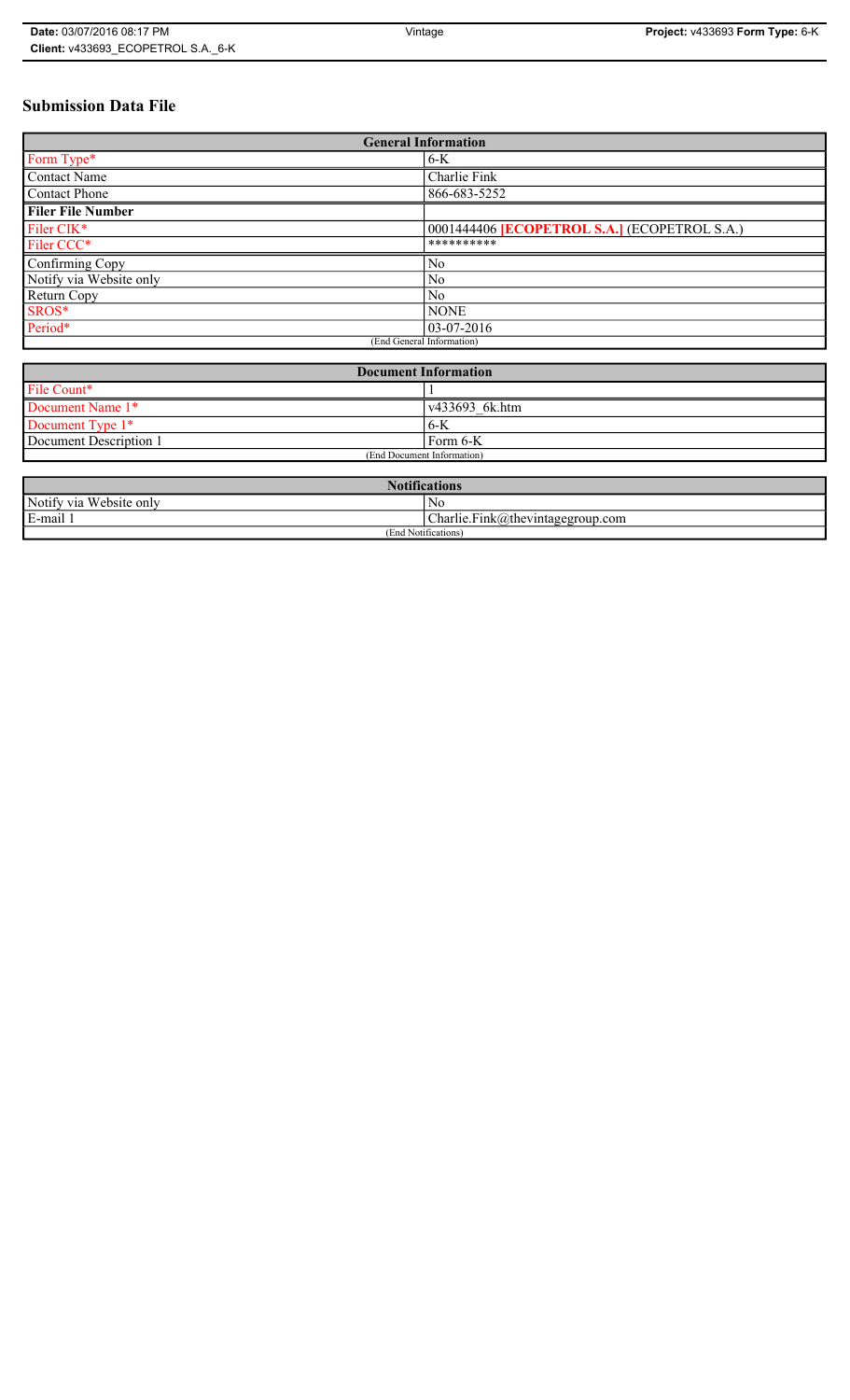#### **UNITED STATES SECURITIES AND EXCHANGE COMMISSION Washington, D.C. 20549**

#### **FORM 6-K**

## **REPORT OF FOREIGN PRIVATE ISSUER PURSUANT TO RULE 13a-16 OR 15d-16 UNDER THE SECURITIES EXCHANGE ACT OF 1934**

For the month of March, 2016 Commission File Number 001-34175

ECOPETROL S.A.

(Exact name of registrant as specified in its charter)

N.A.

(Translation of registrant's name into English)

COLOMBIA

(Jurisdiction of incorporation or organization)

Carrera 13 No. 36 – 24

BOGOTA D.C. – COLOMBIA (Address of principal executive offices)

Indicate by check mark whether the registrant files or will file annual reports under cover of Form 20-F or Form 40-F.

Form 20-F  $\boxtimes$  Form 40-F  $\Box$ 

Indicate by check mark if the registrant is submitting the Form 6-K in paper as permitted by Regulation S-T Rule 101(b)(1)

 $Yes \Box$  No  $\boxtimes$ 

Indicate by check mark if the registrant is submitting the Form 6-K in paper as permitted by Regulation S-T Rule 101(b)(7)

 $Yes \Box$  No  $\boxtimes$ 

Indicate by check mark whether the registrant by furnishing the information contained in this form is also thereby furnishing the information to the Commission pursuant to Rule 12g3-2(b) under the Securities Exchange Act of 1934.

 $Yes \Box$  No  $\boxtimes$ 

If "Yes" is marked, indicate below the file number assigned to the registrant in connection with Rule 12g3-2(b): 82- N/A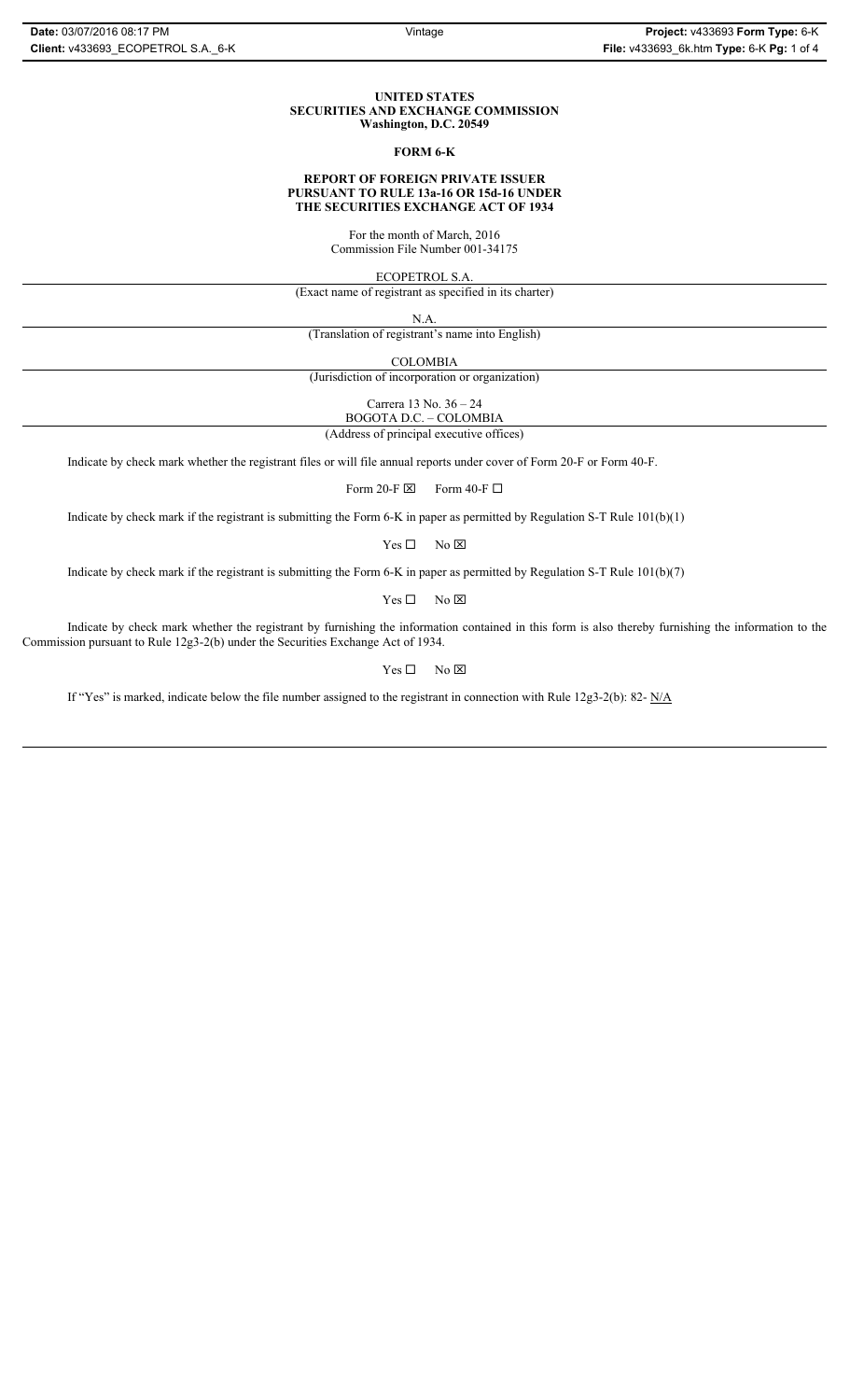#### **Ecopetrol announces a strategic road map for the Barrancabermeja Refinery for the period 2016-2020**

Ecopetrol S.A. (BVC: ECOPETROL; NYSE: EC) reports that its Board of Directors approved a 2016-2020 road map for the Barrancabermeja Refinery, with the objective of maximizing its long-term competitiveness and sustainability, as established in the Ecopetrol' s strategic plan announced in May 2015.

The crude oversupply in the international oil and gas markets has deteriorated oil prices. Under this environment, Ecopetrol, in line with industry trends, has focused on making its operations profitable by optimizing costs and implementing strict austerity measures, in addition to adjusting its investment plan, only approving projects that create the highest value and generate the most cash flows in the short-term.

In this challenging scenario, and in an effort to ensure the financial sustainability of the Ecopetrol group, Ecopetrol has decided that it is necessary to suspend the Barrancabermeja Refinery Modernization Plan (PMRB) until the oil price environment allows investments to be made in such a major project.

The Barrancabermeja Refinery is a fundamental asset for diversifying risks among Ecopetrol's various businesses. It is necessary to improve the Refinery's operating excellence, increasing cash generation and implementing new measures that will allow the Barrancabermeja Refinery to become an efficient asset that is operated according to the best international standards. The Barrancabermeja Refinery achieved excellent operating results in 2015. Looking forward, Ecopetrol will make incremental investments in order to ensure the reliability and integrity of the performance of the Barrancabermeja Refinery, as well as investing in programs that are critical for its operation and maintenance.

### **Bogota, March 7, 2016**

-----------------------------------------

*Ecopetrol is the largest company in Colombia and is an integrated oil & gas company; it is among the top 50 oil companies in the world and among the four top ones in Latin America. Besides Colombia - where it generates over 60% of the national production - it has exploration and production activities in Brazil, Peru & the US (Gulf of Mexico). Ecopetrol owns the largest refinery in Colombia and most of the pipeline and multi-product pipeline network in the country, and is significantly increasing its participation in bio-fuels.*

*This release contains statements that may be considered forward looking statements within the meaning of Section 27A of the U.S. Securities Act of 1933 and Section 21E of the U.S. Securities Exchange Act of 1934. All forward-looking statements, whether made in this release or in future filings or press releases or orally, address matters that involve risks and uncertainties, including in respect of the Company's prospects for growth and its ongoing access to capital to fund the Company's business plan, among others. Consequently, changes in the following factors, among others, could cause actual results to differ materially from those included in the forward-looking statements: market prices of oil & gas, our exploration and production activities, market conditions, applicable regulations, the exchange rate, the Company's competitiveness and the performance of Colombia's economy and industry, to mention a few. We do not intend, and do not assume any obligation to update these forward-looking statements.*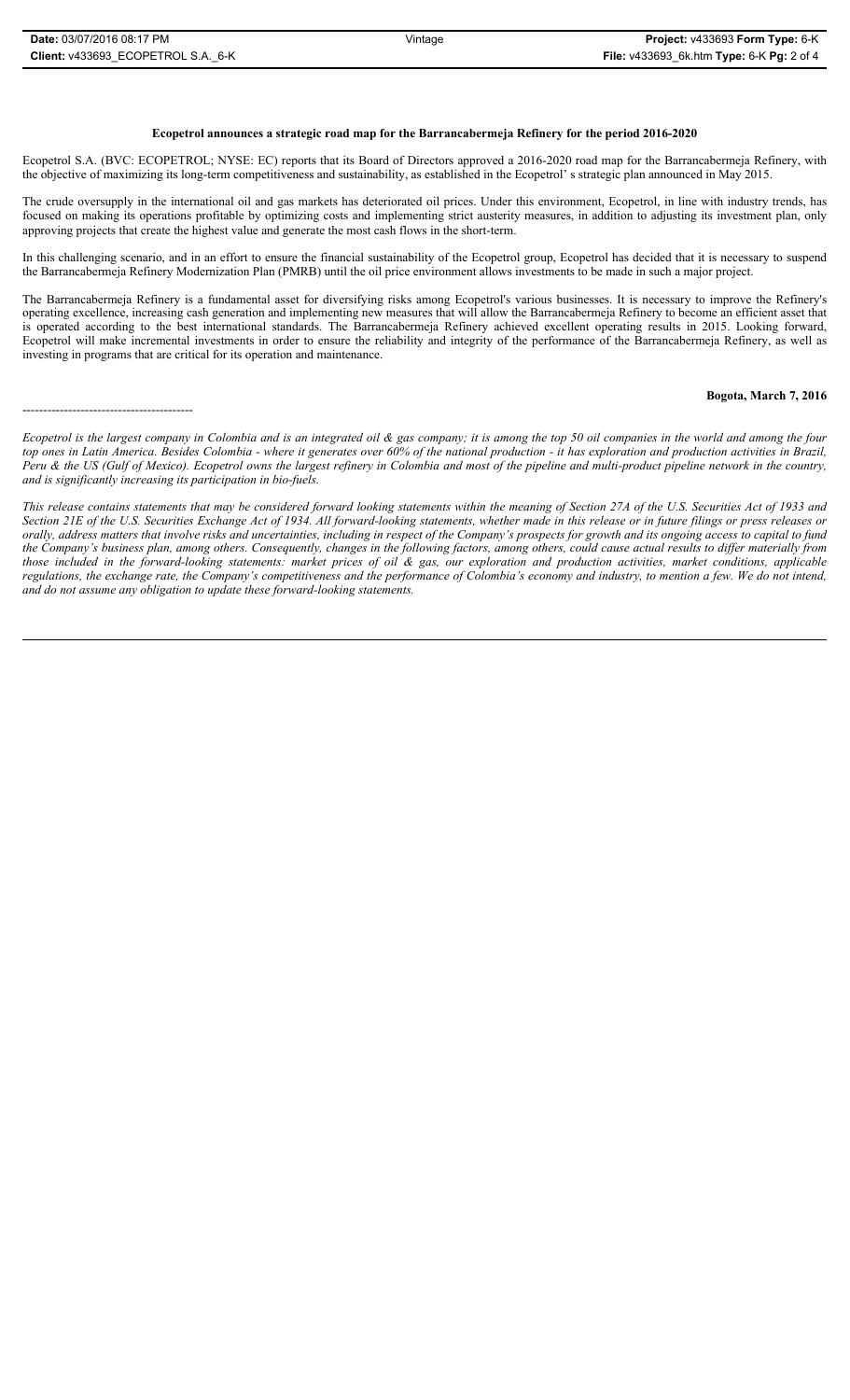**For further information, please contact:** 

**Head of Corporate Finance and Investor Relations** María Catalina Escobar

Phone: (+571) 234 5190 E-mail: *investors@ecopetrol.com.co* 

**Media Relations (Colombia)**  Jorge Mauricio Tellez Phone: + 571-234-4329 e-mail: mauricio.tellez@ecopetrol.com.co